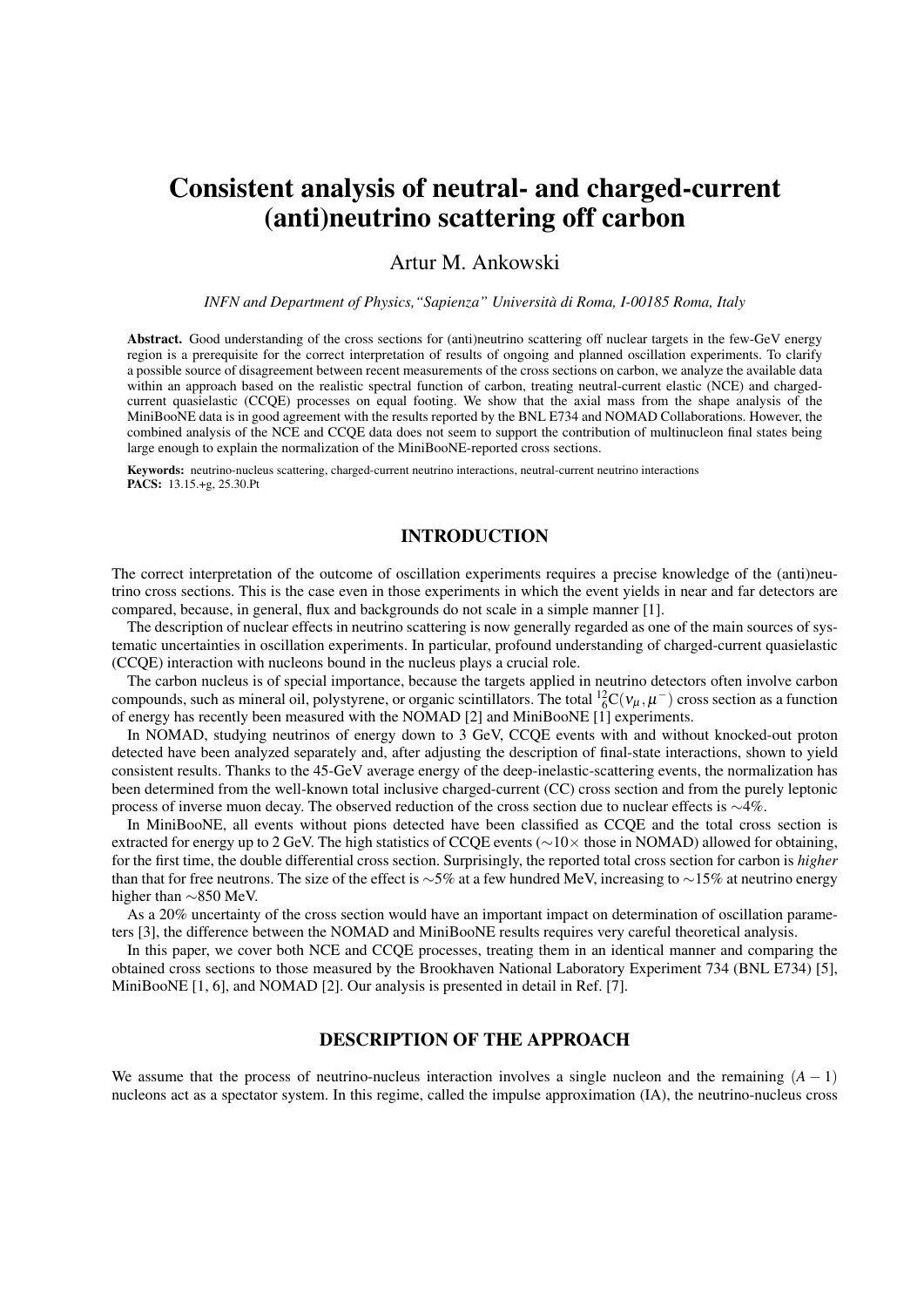

**FIGURE 1.** Differential NCE cross sections  $\sigma^{NC}/dQ^2$  in (a) BNL E734 and (b) MiniBooNE. The SF calculations are compared with the data from Refs. [5] and [6], respectively. The error bars show the statistical and systematic uncertainties added in quadrature. In panel (b), the theoretical result multiplied by 1.2 is also shown for comparison.

section is obtained convoluting the elementary neutrino-nucleon cross section with the hole and particle spectral functions (SFs) of the nucleus. The hole spectral function  $P_{\text{hole}}(\mathbf{p},E)$  is the probability distribution of removing a nucleon of momentum p and leaving the residual nucleus with excitation *E* in its rest frame. The particle spectral function  $P_{\text{part}}(\mathbf{p}', \mathscr{T}')$  describes the propagation of a nucleon of momentum  $\mathbf{p}'$  and kinetic energy  $\mathscr{T}'$ .

Realistic hole spectral functions for various nuclei have been obtained by the authors of Ref. [8] in the local density approximation (LDA), consistently combining the shell structure of the nucleus with the correlation contribution obtained from theoretical calculations for uniform nuclear matter at different densities [8, 9]. The carbon SF of Ref. [8], employed in this paper, has been extensively used in the analysis of electron scattering data in various kinematical setups. We use the particle SF obtained in the LDA scheme by convoluting the momentum distribution of nuclear matter at different densities with the density profile of the carbon nucleus [4].

To account for multinucleon processes, in scattering on nucleons bound in the carbon nucleus, the effective axial mass  $M_A = 1.23$  GeV is applied. While this purely phenomenological method cannot be expected to be accurate in any kinematical regime, its validity is quantitatively supported by the results of Nieves *et al.* [10] for the double differential cross section in a broad kinematical range of MiniBooNE. Moreover, in the context of our work, the kinematical setup of NOMAD does not differ significantly from that of MiniBooNE. It is a simple consequence of the fact that (quasi)elastic processes constrain the high- $|q|$  contribution to appear solely at high  $Q^2$ , making it negligibly small due to the nucleon form factors. Hence, the phenomenological approach to multinucleon processes seems to be applicable also in comparisons to the NOMAD results.

In this paper, we consider the total cross sections and the flux-averaged differential cross sections  $d\sigma/dQ^2$  for neutrino and antineutrino (quasi)elastic scattering. As FSI may cause only a redistribution and a shift of the strength, they do not affect the total cross section. The differential cross sections  $d\sigma/dQ^2$  are expected to be modified by FSI at  $Q^2 \lesssim 0.15 \text{ GeV}^2$  [11], because only at this kinematics the real part of the optical potential significantly changes the typical energy of the knocked-out nucleon. However, in the low-*Q* 2 regime, the validity of the impulse approximation, underlying our calculations, becomes questionable [4]. Therefore, in this article, FSI are not taken into account.

#### COMPARISON TO THE NCE AND CCQE DATA

From the neutrino experiments which obtained results on NCE scattering off nuclei, the highest event statistics to date have been collected by the BNL E734 and MiniBooNE Collaborations.

In the BNL E734 experiment [5], studying  $v_p$  and  $\bar{v}_p$  NCE interactions, the target was composed in 79% of protons bound in carbon and aluminium and in 21% of free protons. The mean value of neutrino (antineutrino) energy was 1.3 GeV (1.2 GeV). Determination of the v and  $\bar{v}$  fluxes involved fitting to the CCQE event sample. Based on 1686 (1821) candidate  $v p$  ( $\bar{v} p$ ) events surviving the cuts, the flux-averaged differential cross sections  $d\sigma^{NC}/dQ^2$ for scattering off the BNL E734 target were extracted [5].

Figure 1(a) shows that the SF calculations provide a fairly good description of the BNL E734 data [5] in the whole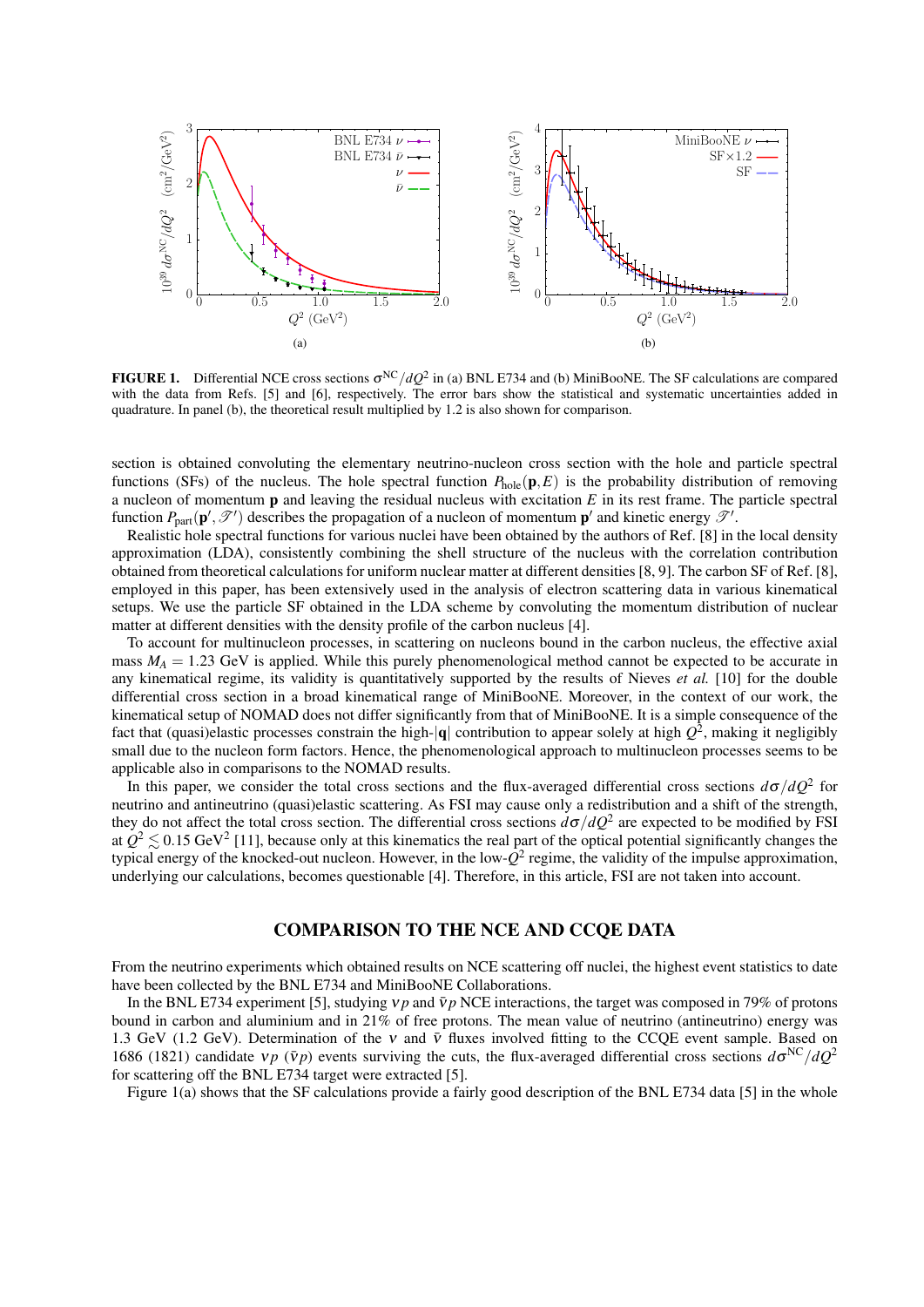

FIGURE 2. Total CCQE cross sections for muon (anti)neutrino scattering off carbon. The SF results are compared with the data extracted from the (a) MiniBooNE and (b) NOMAD experiments. The error bars show the total uncertainties. In panel (a), the calculation multiplied by 1.2 is also shown for comparison.

range of  $Q^2$ . Note that the agreement seems to be better with the higher-statistics antineutrino data. This is also the case for neutrinos in the region of the lowest uncertainty,  $0.5 \leq Q^2 \leq 0.8$  GeV<sup>2</sup>.

The MiniBooNE experiment, using the Cherenkov detector filled with mineral oil  $(CH<sub>2</sub>)$ , has been sensitive to both *vp* and *vn* NCE scattering [6]. In neutrino mode, its beam has been composed almost exclusively of muon neutrinos, with an average energy of 788 MeV. The neutrino flux at the detector has been determined by a Monte Carlo simulation [12]. The accuracy of the shape determination has been proven by the comparison of the observed and predicted  $v_\mu$  energy distribution in the CCQE event sample. However, the normalization of the measured distribution of CCQE events is reported to be higher by a factor of  $1.21 \pm 0.24$  than the calculated one [12]. The MiniBooNE Collaboration recorded in neutrino mode 94531 candidate events surviving the NCE cuts, which allowed extraction of the differential cross section with unprecedented precision.

Figure 1(b) shows that our calculations reproduce the *shape* of the MiniBooNE NCE ν cross section very accurately, both in the region of lower  $Q^2$  and in the tail. However, to match the absolute scale of the MiniBooNE data, it was necessary to multiply the SF results by a factor of 1.2, consistent with the normalization discrepancy of  $1.21 \pm 0.24$ observed by the MiniBooNE Collaboration in the CCQE analysis [13].

To clarify a possible source of the normalization discrepancy, it is useful to check how our approach describes the CCQE data. From the collected in neutrino mode 146070 events passing the cut, the MiniBooNE Collaboration has extracted, among others, the flux-unfolded total CCQE cross section [1]. As presented in Fig. 2(a), the energy dependence of our result is in good agreement with the experimental points, however, also in this case the factor of 1.2 is required to match the normalization.

From our analysis, it consistently emerges that, while correctly describing the shape of the MiniBooNE-reported cross sections, our calculations fail to reproduce their absolute scale, remaining inadequate by 20%.

In this context, it is interesting to compare our results to the total  ${}^{12}_{6}C(v_{\mu}, \mu^{-})$  and  ${}^{12}_{6}C(\bar{v}_{\mu}, \mu^{+})$  cross sections measured with the recent NOMAD experiment [2]. Due to the high energy of its broad-band neutrino (antineutrino) beam with the mean value of 25.9 GeV (17.6 GeV), the normalization was precisely determined from a large sample of the deep-inelastic-scattering and inverse-muon-decay events. Using a drift-chamber detector, a total of 14021 (10358 single track and 3663 double track) neutrino and 2237 antineutrino events surviving the CCQE cuts were recorded.

In NOMAD, the neutrino events with more than two tracks (the charged lepton plus one proton with momentum ≥ 300 MeV) detected would have been removed from the CCQE event sample. On the other hand, in MiniBooNE, all events with no pions detected, including two (or more) nucleon knockout events, contribute to the CCQE cross section.

Additional nucleons may originate from interactions between the struck nucleon and the spectator system in the final state, from the nucleon-nucleon correlations in the initial state, and from reaction mechanisms other than nucleon knockout, such as those involving meson-exchange currents.

The effect of multiproton states due to FSI on the CCQE event sample was estimated in Monte Carlo simulations of the NOMAD experiment to be very small [2]. Because the nucleon-nucleon correlations produce in nuclei overwhelmingly proton-neutron pairs, they may have an influence on the track-based measurement of the CCQE cross section of neutrinos, but (in the absence of FSI) not on that of antineutrinos. Analyzing the nucleons with momentum larger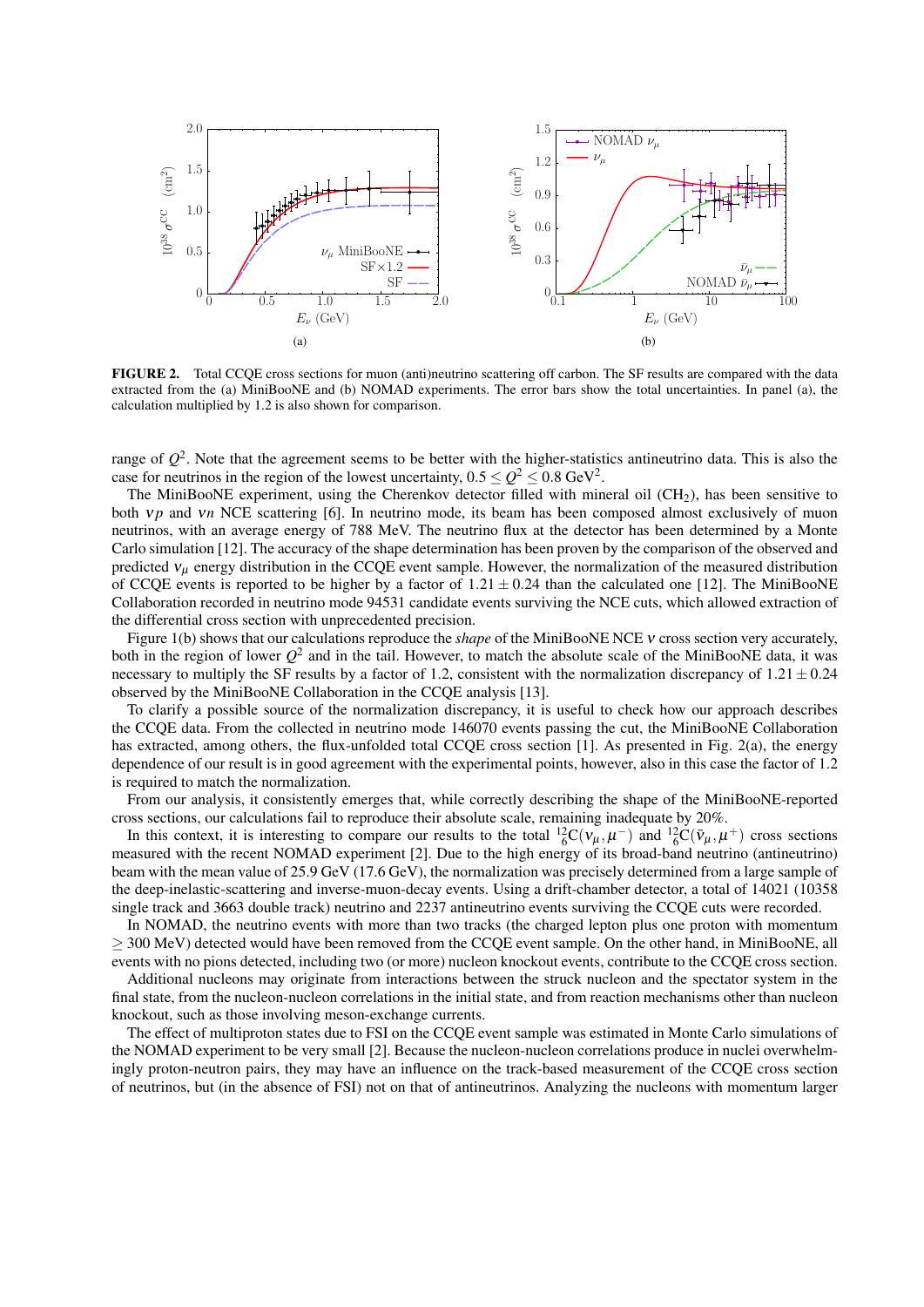than 300 MeV, we find that in the kinematics of by the NOMAD experiment, scattering off strongly correlated nucleon pairs yields ∼6% of the inclusive cross sections. This number should be considered as an upper bound of a difference between the NOMAD- and MiniBooNE-reported cross sections that the approach of this paper is able to describe.

Figure 2(b) shows that our calculations of the total inclusive CCQE  $v_\mu$  and  $\bar{v}_\mu$  cross sections are in good agreement with the data obtained by the NOMAD Collaboration [2]. We want to emphasize that their normalization is not scaled by additional factors. Although the SF results are higher by ∼6% than the NOMAD best fit, this difference is less that the ∼8% (∼11%) systematic uncertainty of neutrino (antineutrino) data. We observe that subtraction of the correlated contribution would bring the neutrino result in perfect agreement with the experimental points. However, this may be a pure coincidence, as the analogical difference for antineutrinos cannot be explained in the same manner. Additionally, the results of Ref. [13] suggest that the approach of this paper may, to some extent, overestimate the cross section, owing to inappropriate description of the low-*Q* 2 contribution.

From the total CCQE  $v_{\mu}$  cross section, the NOMAD Collaboration extracted the axial mass  $1.05 \pm 0.02$ (stat)  $\pm$ 0.06(syst) GeV. We estimate that in the SF approach that would correspond to 1.17 GeV, due to stronger quenching of the cross section. This value has been obtained without subtracting the correlated strength and, as such, gives the lowest *M<sup>A</sup>* required to fit the NOMAD data using our approach.

Analyzing the shape of the  $Q_{\text{rec}}^2$  distribution of double-track CCQE  $v_\mu$  events for  $0.2 \leq Q_{\text{rec}}^2 \leq 4 \text{ GeV}^2$ , the NOMAD Collaboration found  $M_A = 1.07 \pm 0.06$ (stat) $\pm 0.07$ (syst) GeV. Within the quoted uncertainties, this value is marginally consistent with our estimate based on the total cross section.

#### DISCUSSION

The axial form factor  $F_A(Q^2)$  is typically parametrized in the dipole form. Its value at  $Q^2 = 0$  is known from the neutron beta-decay measurements, whereas the dependence on  $Q^2$  is governed by the axial mass  $M_A$ .

Because of the sizable contribution of the axial form factor to the (anti)neutrino cross section, the axial mass may be determined from the total cross sections or from shape fit to the event distribution with respect to some kinematic variable, e.g.,  $Q^2$ . For free nucleons these two methods are equivalent, provided the dipole parametrization holds true. For bound nucleons, however, this may no longer be the case, due to inaccuracies of the applied description of nuclear effects. Note that different approaches could yield nearly identical (single) differential cross sections and, at the same time, different values of the total cross section, or *vice versa*.

We made use of this observation, showing for CCQE interaction that, within the SF approach, the axial mass extracted by the MiniBooNE Collaboration from the first shape analysis of the  $Q_{\text{rec}}^2$  event distribution [13] is in good agreement with the total  ${}^{12}_{6}C(v_{\mu}, \mu^{-})$  cross section measured with the NOMAD experiment [2].

In Ref. [13], the MiniBooNE Collaboration interpreted the higher value of the axial mass, extracted from the shape of the  $Q_{\text{rec}}^2$  distribution of CCQE(-like)  $v_\mu$  events, as an effective method of accounting for the nuclear effects neglected in the RFG model. In fact, the processes which cannot be accounted for within the IA framework have recently been shown to contribute to CCQE-like scattering, increasing the total cross section and *decreasing* the slope of the  $Q_{\text{rec}}^2$ distribution of events. Nieves *et al.* [10] have observed that these effects may effectively be described using a higher value of the axial mass, confirming the interpretation of the MiniBooNE Collaboration.

Nevertheless, the results of Nieves *et al.* [10] suggest that the neutrino flux in the MiniBooNE experiment is underestimated by  $9.2 \pm 3.5\%$  when  $M_A = 1.077$  GeV is used in the approach based on the local RFG model. Because the total cross sections obtained in the RFG model are typically higher by ∼10% than those in the SF approach, the 20% normalization discrepancy that we have observed in comparison to the MiniBooNE data seems to be in perfect agreement with the finding of Nieves *et al* [10]. Note that the MiniBooNE flux estimate is based on the extrapolation of the cross section for  $\pi^{\pm}$  production in *p*-Be scattering measured on a thin target to a target 35 times thicker. Such calculations are known to involve severe difficulties [15]. The idea that the MiniBooNE flux might have been underestimated is not new [14]. Should it turn out to be correct, this would reconcile the MiniBooNE and NOMAD data in a simple way.

In various interaction channels, the ratio of the events recorded with the MiniBooNE experiment to those predicted in the Monte Carlo simulation exceeds unity. It is interesting to note that the size of the ratio is similar:  $1.21 \pm 0.24$  in CCQE scattering [13], 1.23 in CC charged-pion production [16], and  $1.58 \pm 0.05$ (stat)  $\pm 0.26$ (syst) in CC neutral-pion production [17]. The quoted figures refer to the simulations with  $M_A = 1.23$  GeV and the parameter  $\kappa$ , governing the enhancement of the Pauli blocking effect, set to 1.019. We checked that our approach and the model applied by MiniBooNE yield the total CCQE cross section differing by  $\leq 2.7\%$  for the neutrino energy higher than 350 MeV. Therefore, we may conclude that our 20% normalization discrepancy is in good agreement with the MiniBooNE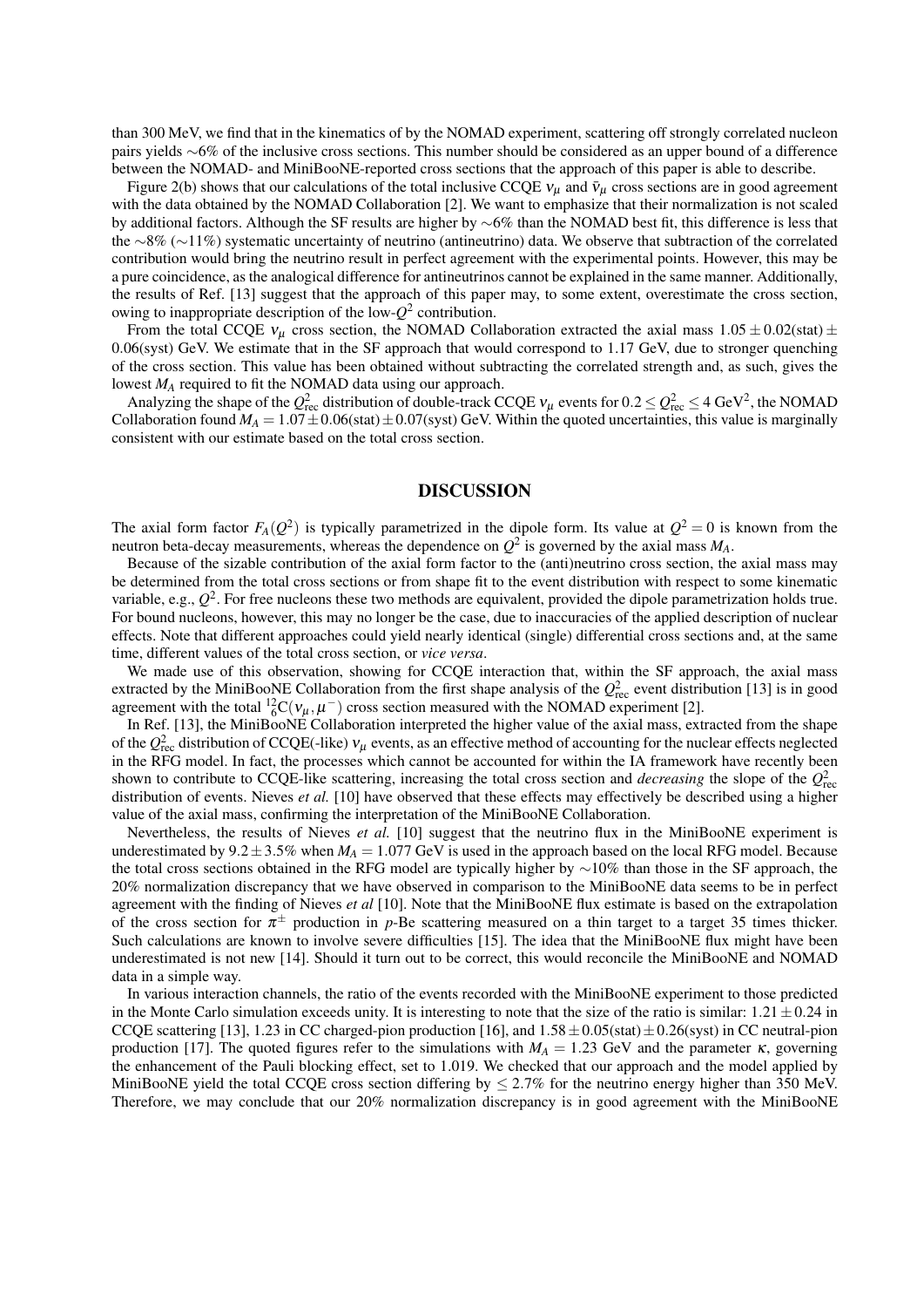simulations and does not seem to be limited to NCE and CCQE interactions.

The latter conclusion is supported by the measurement of the inclusive CC  $v<sub>u</sub>$  cross section with the SciBooNE experiment [18], using the same neutrino beam as MiniBooNE. The obtained result is larger than its Monte Carlo estimate by a factor of 1.12 ( $\kappa = 1.0$ ) or 1.29 ( $\kappa = 1.022$ ), depending on details of the simulation.

Our calculations underestimate the absolute values of the MiniBooNE-reported cross sections, while being in a good agreement with their shape and with the NOMAD data. In the NOMAD analysis, CCQE  $\nu$  events are defined as containing at most one proton detected. When the proton's kinetic energy is measured to exceed 47 MeV (momentum  $\geq$  300 MeV), the event is classified as a double-track one. The cross section extracted from the single- and double-track events, composing 73.9 and 26.1% of the collected sample, respectively, is shown not to differ. Therefore, only those two- and multinucleon final states (2NFS) which involve additional protons of kinetic energy lower than 47 MeV and any neutrons contribute to the NOMAD result. Moreover, the contributions of the 2NFS to the single- and double-track samples seem to be equal and do not show energy dependence.

In the MiniBooNE analysis, CCQE events are required exclusively not to involve pions. Hence, the cross sections may be increased by a broader class of 2NFS, involving two or more protons, each of kinetic energy  $> 47$  MeV. As a consequence, the 20% discrepancy between our calculations and the MiniBooNE data could, in principle, be ascribable to more sizable contributions of 2NFS than accounted for in our approach by using the effective axial mass of 1.23 GeV. Lacking apparent dependence on energy, it is, however, constrained by the NOMAD results. Note that

- (i) the discrepancy in the NCE channel stems from the final-state nucleons with  $50 \le T \le 650$  MeV, where *T* is their kinetic energy in total, and appears to the same extent over the whole range of *T*;
- (ii) because the contributions of 2NFS to the MiniBooNE-reported NCE and CCQE cross sections seem to be equal, the kinematics of the knocked-out nucleons in these two cases should not differ significantly; and
- (iii) the NOMAD results constrain the missing strength to involve at least two protons with  $T > 94$  MeV.

The discrepancy between our calculations and the NCE cross section measured with MiniBooNE is not limited to  $T \ge 94$  MeV, corresponding to  $Q^2 \ge 0.177$  GeV<sup>2</sup> and remains constant at the interval  $50 \le T \le 650$  MeV, which suggests that all the contributing 2NFS channels are open below  $T = 50$  MeV. These features do not seem to be consistent with the hypothesis that 2NFS contribute to the MiniBooNE and NOMAD data in a different manner, but rather point to the flux uncertainty in MiniBooNE being higher than reported.

#### SUMMARY

In this paper, we have applied the spectral function approach to describe nuclear effects in (anti)neutrino scattering off carbon nucleus, treating in a consistent manner NCE and CCQE interactions. We have considered a broad energy range, from a few hundreds of MeV to 100 GeV. The dipole parametrization of the axial form factor with the cutoff mass 1.23 GeV has been used, as determined from the shape of the  $Q_{\text{rec}}^2$  distribution of CCQE  $v_\mu$  events by the MiniBooNE Collaboration in Ref. [13]. This effective method of accounting for two- and multinucleon final-state contributions to the cross section seems to be justified in view of recent results of Nieves *et al.* [10].

It has been shown that our approach provides a fairly good description of the NCE  $\nu$  and  $\bar{\nu}$  differential cross sections  $d\sigma/dQ^2$  measured with BNL E734. A good agreement has been found with the total CCQE  $v_\mu$  and  $\bar{v}_\mu$  cross sections from NOMAD. While our calculations provide very accurate description of the shape of the NCE neutrino differential cross section  $d\sigma/dQ^2$  obtained from MiniBooNE, they underestimate its absolute value by 20%. The same discrepancy is observed for the flux-unfolded total CCQE cross section reported by the MiniBooNE Collaboration.

The difference between the total  ${}^{12}_{6}C(v_{\mu}, \mu^-)$  cross section from NOMAD and MiniBooNE is sometimes attributed to a sizable contribution of two- and multinucleon final states. This reasoning is based on the fact that in the latter experiment, nucleons knocked out from the nucleus in CCQE neutrino scattering have not been detected.

We have argued, however, that the NCE data provide an indication of the kinematics of nucleons in CCQE scattering, because the MiniBooNE results strongly constrain the allowed differences between nuclear effects in NCE and CCQE  $v_{\mu}$  interactions. In the kinematic region used to extract the NCE cross section, we find no evidence for the contribution of two- and multinucleon final states which would not have contributed also to the CCQE cross sections reported by the NOMAD Collaboration. Therefore, the discrepancy between the results from the MiniBooNE and NOMAD experiments seems more likely to be ascribable to underestimated flux uncertainty in the MiniBooNE data analysis.